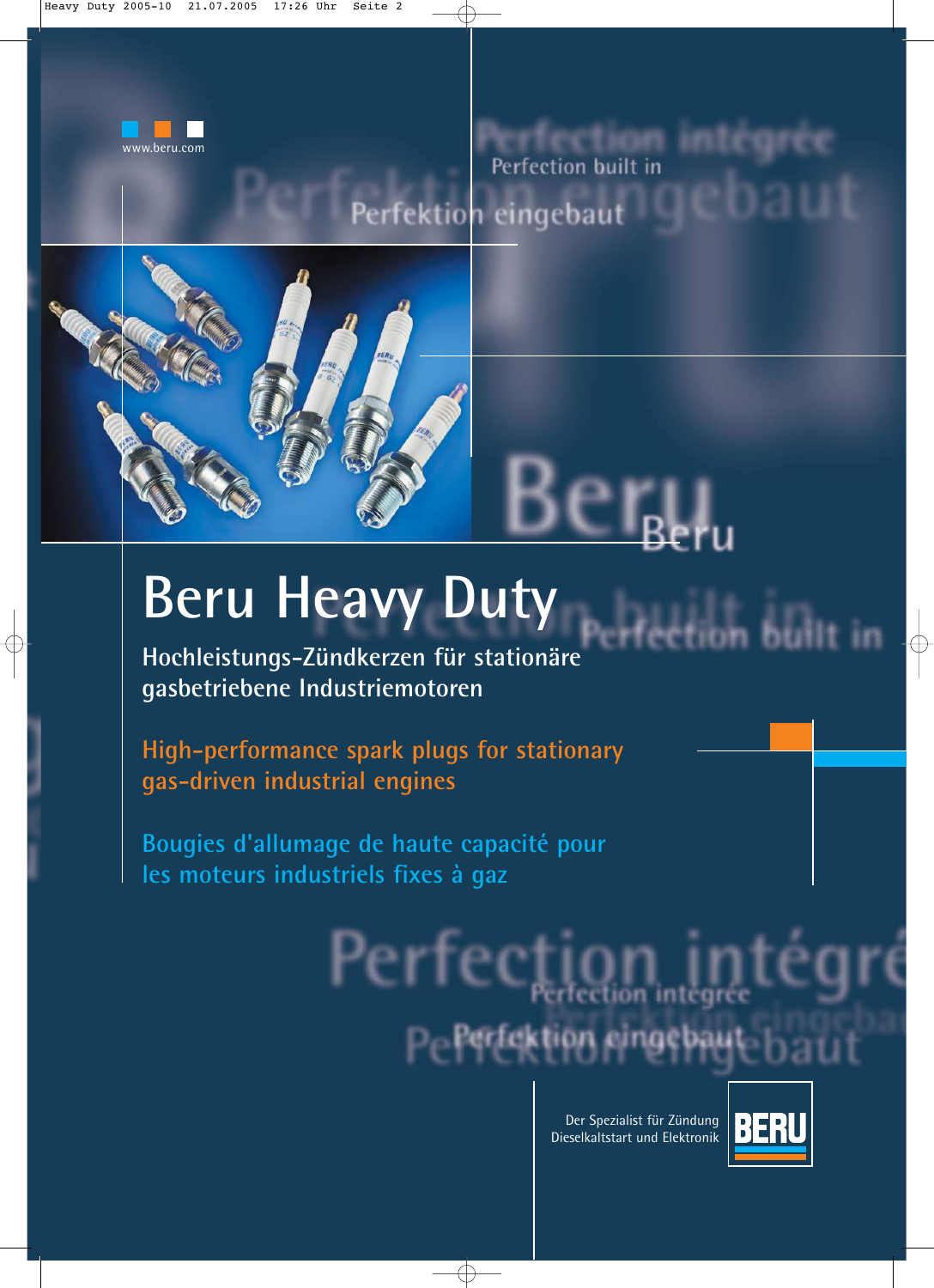### **Beru Heavy Duty – die Hochleistungs-Industriezündkerze**

Beru Heavy Duty – die Spezial-Zündkerze für stationäre gasbetriebene Industriemotoren. Mit Aufnahme des Beru Heavy-Duty-Sortimentes erschließen Sie sich einen neuen Kundenkreis und sichern sich zusätzliche Absatzmöglichkeiten.

Ob in kommunalen Einrichtungen (beispielsweise Kläranlagen, Mülldeponien, Krankenhäuser) oder neuerdings auch in Fernwärmeanlagen für Privathaushalte – überall, wo mittels Blockheizkraftwerken Erdgas oder Abfallprodukte wie Klär-, Gär- und Deponiegase verbrannt werden, sind Industriezündkerzen im Einsatz und leisten ihren Teil an der Strom-, Warmwasser- und Wärmegewinnung. Die Applikationen reichen von modifizierten Kfz-Motoren mit 4 und 6 Zylindern bis zu Großmotoren mit 8 bis 20 Zylindern.

Um den zumeist geforderten Non-Stop-Betrieb, der nur zu Wartungsarbeiten unterbrochen wird, zu bewältigen und gleichzeitig den extrem langen Wechselintervallen standzuhalten, sind Beru "Heavy Duty"-Industriezündkerzen aus hochwertigen, extrem abbrandfesten Materialien gefertigt.

Momentan umfasst das Beru "Heavy Duty"-Sortiment 20 Typen, die entweder mit 14 mm, 18 mm- oder mit 7/8"-Einschraubgewinde ausgestattet sind. Weitere Typen sind in Vorbereitung.

Ergänzend bietet Beru, der Zündungsspezialist, passende Hochspannungs-Verbindungsmittel an: Stecker, Kontakthülsen, Wasserschutzkappen, Zündleitungen und Montagewerkzeuge. Mehr Informationen finden Sie in unserem Katalog Hochspannungs-Verbindungsmittel.

| Heavy-Duty-Typ      | Bestell-Nr.   | Kurzbezeichnung | Elektroden-<br>abstand<br>(mm) | Elektroden-<br>abstand<br>(inch) | Elektroden-<br>ausführung | Elektroden<br>Material | Umschlüsselung  | Referenz                |
|---------------------|---------------|-----------------|--------------------------------|----------------------------------|---------------------------|------------------------|-----------------|-------------------------|
| <b>14 FR-4 DPU0</b> | 0 004 350 905 | Z 189           | 0,30                           | .012                             | <b>Dachelektrode</b>      | PT                     | Champion        | RC 78 PYP               |
| <b>14 FR-4 DIU</b>  | 0 004 350 911 | Z 212           | 0,35                           | .013                             | Dachelektrode             | IR                     | Denso           | GK 3-1 A                |
| 14 GZ3              | 0 004 350 915 | Z 214           | 0,30                           | .012                             | <b>Dachelektrode</b>      | PT                     |                 |                         |
| 14 R-3 CPU          | 0 004 355 902 | Z 163           | 0,30                           | .012                             | Dachelektrode             | PT                     |                 |                         |
| 14 R-4 ADP          | 0 004 450 900 | Z 146           | 0,35                           | .013                             | Stäbchenelektroden        | l PT                   | Champion        | <b>RL 85 G</b>          |
| 14 R-4 CDP          | 0 004 350 900 | Z 147           | 0,35                           | .013                             | Stäbchenelektroden        | PT                     | Champion, Denso | RN 79 G                 |
| <b>14 R-4 CIU</b>   | 0 004 350 904 | Z 187           | 0,30                           | .012                             | <b>Dachelektrode</b>      | IR                     | Champion, Denso | GE 3-1, RN 79 G         |
| 14 R-4 CIU          | 0 004 350 908 | Z 205           | 0,50                           | .020                             | Dachelektrode             | <b>IR</b>              | Denso           | GE 5-1                  |
| 14 R-4 CIU 2        | 0 004 350 913 | Z 215           | 0,30                           | .012                             | Dachelektrode             | IR                     |                 |                         |
| 14 R-5 BIU          | 0 004 445 901 | Z 195           | 0,35                           | .013                             | Dachelektrode             | <b>IR</b>              | Champion        | <b>RL 85 G</b>          |
| 14-3 CPU            | 0 004 355 900 | Z 102           | 0,30                           | .012                             | <b>Dachelektrode</b>      | PT                     |                 |                         |
| 18 GZ 20            | 0 004 800 503 | Z 178           | 0,35                           | .013                             | 3 Seitenelektroden        | NiCr15Fe               | Champion        | <b>RB 75 N</b>          |
| 18 GZ 22            | 0 004 800 504 | Z 182           | 0,30                           | .012                             | 3 Seitenelektroden        | NiCr15Fe               | Champion        | <b>RM 77 N</b>          |
| 18 GZ 4-77          | 0 004 800 912 | Z 179           | 0,30                           | .012                             | Ringelektrode             | PT/IR                  | Waukesha        | 69919 A, C              |
| 18 GZ 5-77-2        | 0 004 800 918 | Z 201           | 0,25                           | .011                             | <b>Dachelektrode</b>      | IR                     |                 |                         |
| 18 GZ 6-77          | 0 004 800 907 | Z 162           | 0,30                           | .012                             | Dachelektrode             | IR                     | Champion, Denso | RB 77 WPC (C), GI 3-1 A |
| 18 GZ 6-77-2        | 0 004 800 919 | Z 202           | 0,25                           | .011                             | Dachelektrode             | IR                     |                 |                         |
| 18 GZ 7             | 0 004 800 501 | Z 168           | 0,30                           | .012                             | 3 Seitenelektroden        | NiCr15Fe               | Champion        | <b>RB 76 N</b>          |
| 7/8 GZ 9            | 0 004 900 503 | Z 181           | 0,35                           | .013                             | 3 Seitenelektroden        | NiCr15Fe               | Altronic        | L 2252 B                |
| 7/8 GZ 11           | 0 004 900 505 | Z 180           | 0,35                           | .013                             | 3 Seitenelektroden        | NiCr15Fe               | Altronic        | L 2282 B                |

### **Heavy Duty Programm**

### **Anzugsdrehmomente**

| Zündkerzengewinde | Gusseisen-Zylinderkopf<br>Nm / ib. Ft. |  |  |
|-------------------|----------------------------------------|--|--|
| 7/8"              | 70-80 Nm / 52-59 lb. Ft.               |  |  |
| $14 \text{ mm}$   | 30-40 Nm / 22-30 lb. Ft.               |  |  |
| $18 \text{ mm}$   | 50-60 Nm / 37-40 lb. Ft.               |  |  |

Beachten Sie bitte die Anzugsdrehmoment-Angaben des jeweiligen Motorenherstellers. Elektrodenabstände siehe Zeichnungen.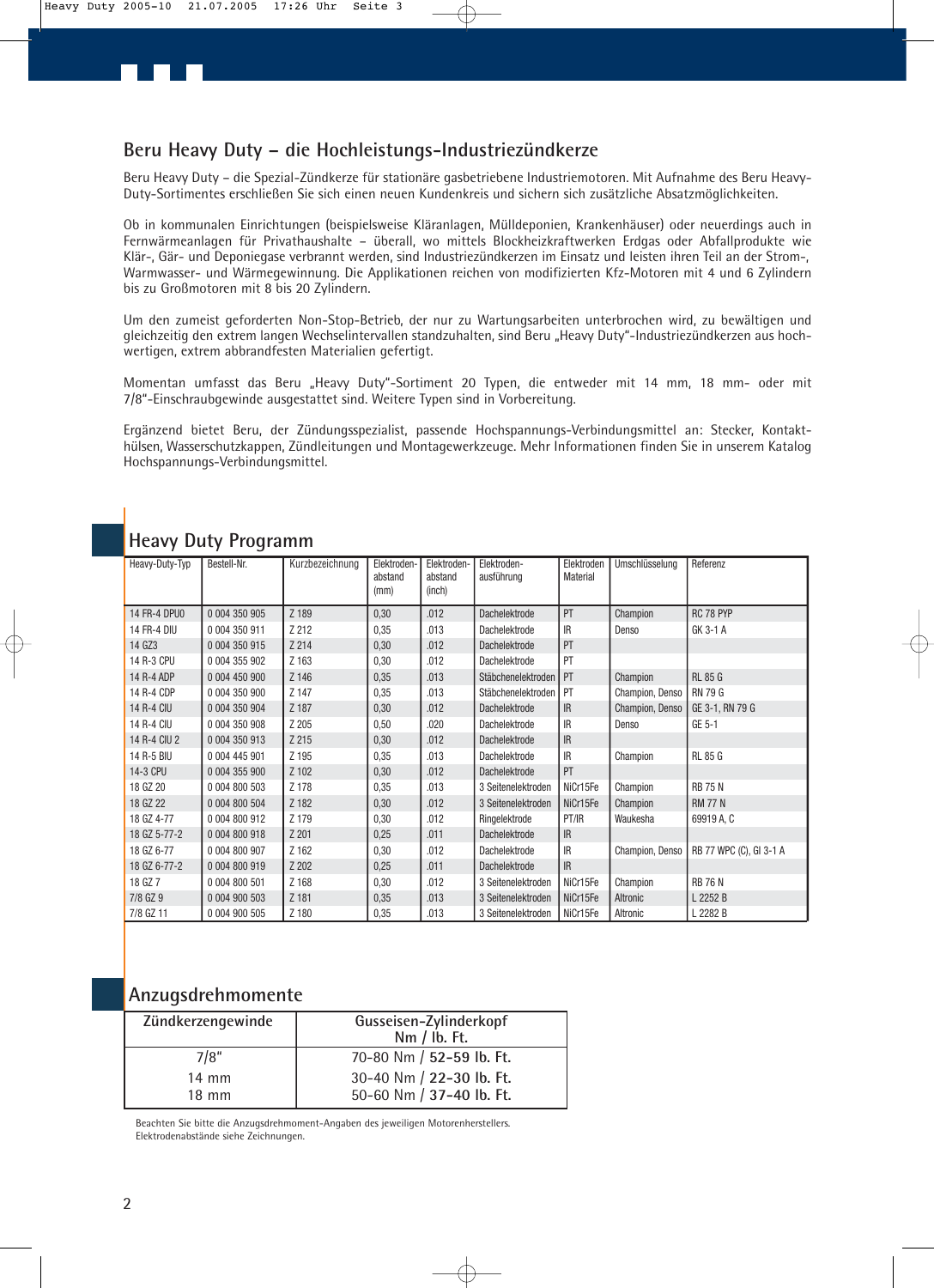### **Beru Heavy Duty – the high-performance industrial spark plug**

Beru Heavy Duty – special spark plug for stationary gas operated industrial engines. When you choose the Beru Heavy Duty range of products, you open up a whole new group of customers and ensure additional sales possibilities.

Whether they are used in communal installations (for example purification plants, landfills or hospitals) or as more recently in district heating facilities for residential houses – everywhere that natural gas or waste products such as sewer gas, fermentation gas, and landfill gasses are burned using district heating central plants, industrial spark plugs are in use and play their part in reclaiming current, hot water and heat. The applications range from modified automotive engines with 4 and 6 cylinders to large engines with 8 to 20 cylinders.

To master the non-stop operation that is most in demand, which is only interrupted for maintenance tasks, and at the same time to stand up to the extremely long intervals between replacements, Beru "Heavy Duty" industrial spark plugs are manufactured of high quality materials that are extremely resistant to combustion.

Currently the Beru "Heavy Duty" product line includes 20 types that are equipped either with 14 mm, 18-mm or 7/8"-mm screw in threading. Additional types are in preparation.

As an extra service, Beru, the ignition specialist, offers the appropriate high voltage connection system: plugs, contact sleeves, water protection caps, spark plug wires and assembly tools. You can find more information in our catalog "High voltage connection system".

| Heavy-Duty-type    | Order No.     | Short Type | GAP<br>(mm) | GAP<br>(inch) | Electrode Type | Electrode<br><b>Material</b> | Competitor      | Reference               |
|--------------------|---------------|------------|-------------|---------------|----------------|------------------------------|-----------------|-------------------------|
| 14 FR-4 DPU0       | 0 004 350 905 | Z 189      | 0.30        | .012          | J-GAP          | PT                           | Champion        | RC 78 PYP               |
| <b>14 FR-4 DIU</b> | 0 004 350 911 | Z 212      | 0.35        | .013          | J-GAP          | IR                           | Denso           | GK 3-1 A                |
| 14 GZ3             | 0 004 350 915 | Z 214      | 0.30        | .012          | J-GAP          | PT                           |                 |                         |
| 14 R-3 CPU         | 0 004 355 902 | Z 163      | 0.30        | .012          | J-GAP          | PT                           |                 |                         |
| 14 R-4 ADP         | 0 004 450 900 | Z 146      | 0.35        | .013          | <b>STICK</b>   | PT                           | Champion        | <b>RL 85 G</b>          |
| 14 R-4 CDP         | 0 004 350 900 | Z 147      | 0.35        | .013          | <b>STICK</b>   | PT                           | Champion, Denso | <b>RN 79 G</b>          |
| 14 R-4 CIU         | 0 004 350 904 | Z 187      | 0.30        | .012          | J-GAP          | IR                           | Champion, Denso | GE 3-1, RN 79 G         |
| 14 R-4 CIU         | 0 004 350 908 | Z 205      | 0.50        | .020          | J-GAP          | <b>IR</b>                    | Denso           | GE 5-1                  |
| 14 R-4 CIU 2       | 0 004 350 913 | Z 215      | 0.30        | .012          | J-GAP          | IR                           |                 |                         |
| 14 R-5 BIU         | 0 004 445 901 | Z 195      | 0.35        | .013          | J-GAP          | IR                           | Champion        | <b>RL 85 G</b>          |
| 14-3 CPU           | 0 004 355 900 | Z 102      | 0.30        | .012          | J-GAP          | PT                           |                 |                         |
| 18 GZ 20           | 0 004 800 503 | Z 178      | 0.35        | .013          | THREE PRONG    | NiCr15Fe                     | Champion        | <b>RB 75 N</b>          |
| 18 GZ 22           | 0 004 800 504 | Z 182      | 0.30        | .012          | THREE PRONG    | NiCr15Fe                     | Champion        | <b>RM 77 N</b>          |
| 18 GZ 4-77         | 0 004 800 912 | Z 179      | 0.30        | .012          | <b>RING</b>    | PT/IR                        | Waukesha        | 69919 A, C              |
| 18 GZ 5-77-2       | 0 004 800 918 | Z 201      | 0.25        | .011          | J-GAP          | IR                           |                 |                         |
| 18 GZ 6-77         | 0 004 800 907 | Z 162      | 0.30        | .012          | J-GAP          | IR                           | Champion, Denso | RB 77 WPC (C), GI 3-1 A |
| 18 GZ 6-77-2       | 0 004 800 919 | Z 202      | 0.25        | .011          | J-GAP          | IR                           |                 |                         |
| 18 GZ 7            | 0 004 800 501 | Z 168      | 0.30        | .012          | THREE PRONG    | NiCr15Fe                     | Champion        | <b>RB 76 N</b>          |
| 7/8 GZ 9           | 0 004 900 503 | Z 181      | 0.35        | .013          | THREE PRONG    | NiCr15Fe                     | Altronic        | L 2252 B                |
| 7/8 GZ 11          | 0 004 900 505 | Z 180      | 0.35        | .013          | THREE PRONG    | NiCr15Fe                     | Altronic        | L 2282 B                |

### **Heavy Duty Range**

### **tightening torques**

| spark plug thread | cast iron cylinder head<br>Nm / lb. Ft. |
|-------------------|-----------------------------------------|
| 7/8"              | 70-80 Nm / 52-59 lb. Ft.                |
| $14 \text{ mm}$   | 30-40 Nm / 22-30 lb. Ft.                |
| $18 \text{ mm}$   | 50-60 Nm / 37-40 lb. Ft.                |

Please observe the data on the tightening torques rendered by each engine manufacturer. For electrode spacing, please refer to the drawings.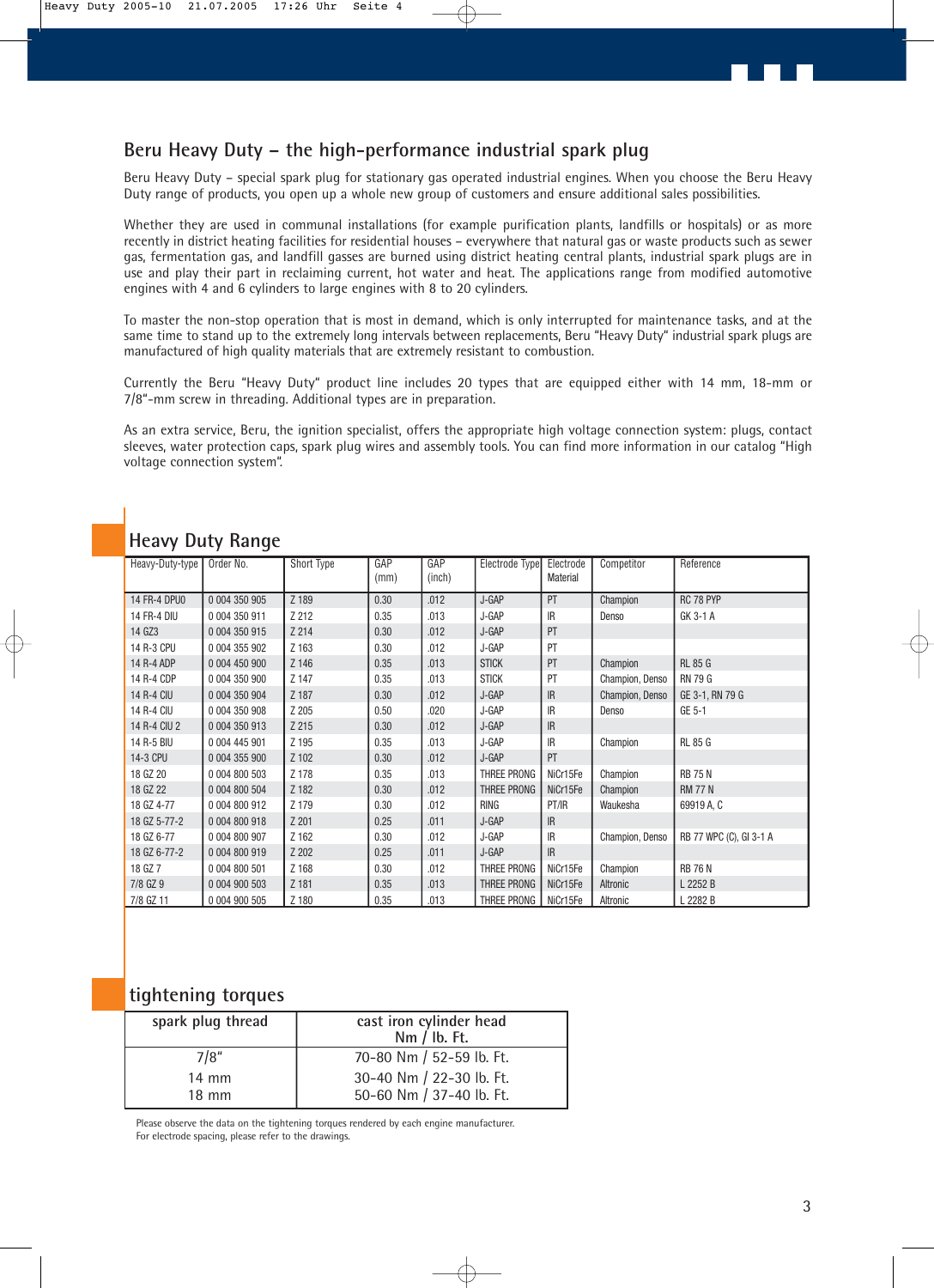Beru Heavy Duty, la bougie d'allumage spécialement conçues pour les moteurs industriels fixes à gaz. En choisissant l'assortiment Beru Heavy Duty, vous élargissez votre réseau de vente et garantissez ainsi de nouveaux débouchés.

Les bougies d'allumage industrielles sont employées par les services municipaux (stations d'épuration, décharge de déchets et hôpitaux, par exemple) et, depuis peu, elles sont même employées dans les installations de chauffage à distance approvisionnant les particuliers partout où du gaz naturel ou des produits de déchets tels que biogaz, gaz de fermentation et de décharges sont brûlés à l'aide de centrales thermiques en montage-bloc avec chauffage à distance. Elles contribuent à la production de courant, d'eau chaude et de chaleur. Les applications vont des moteurs automobiles transformés disposant de 4 à 6 cylindres jusqu'aux moteurs industriels disposant de 8 à 20 cylindres.

Les bougies d´allumage d´industrie «Heavy Duty» sont fabriquées à base de matériaux de qualité supérieure et extrêmement résistants à la combustion, afin de répondre au fonctionnement non-stop, qui est uniquement interrompu pour des travaux de maintenance et afin de permettre des intervalles de rechange extrêment longs.

L'assortiment «Heavy Duty» de Beru comprend actuellement 20 différents modèles de bougies qui sont munies d'un filetage de 14 mm, 18 mm ou 7/8". D'autres modèles sont en préparation.

Beru, le spécialiste de l´allumage, vous propose également du matériel de connexion à haute tension approprié tel que des embouts, douilles de contact, capuchons étanches à l'eau, câbles d´allumage ainsi que des outils de montage. Notre catalogue «Matériel de connexion à haute tension» contient de plus amples informations.

| Bougie d'allumage N° de commande |               | désignation | Ecart       | Ecart       | Type                           | Materiau    | Correspondance  | référence du moteur     |
|----------------------------------|---------------|-------------|-------------|-------------|--------------------------------|-------------|-----------------|-------------------------|
| industrielle                     |               | courte      | d'électrode | d'électrode | d'électrode                    | d'électrode |                 |                         |
| <b>Heavy Duty</b>                |               |             | (mm)        | (inch)      |                                |             |                 |                         |
| 14 FR-4 DPU0                     | 0 004 350 905 | Z 189       | 0.30        | .012        | Electrode frontale             | PT          | Champion        | RC 78 PYP               |
| 14 FR-4 DIU                      | 0 004 350 911 | Z 212       | 0.35        | .013        | Electrode frontale             | <b>IR</b>   | Denso           | GK 3-1 A                |
|                                  |               |             |             |             |                                |             |                 |                         |
| 14 GZ3                           | 0 004 350 915 | Z 214       | 0.30        | .012        | Electrode frontale             | PT          |                 |                         |
| 14 R-3 CPU                       | 0 004 355 902 | Z 163       | 0.30        | .012        | Electrode frontale             | PT          |                 |                         |
| 14 R-4 ADP                       | 0 004 450 900 | Z 146       | 0.35        | .013        | Electrodes latérales Fine Wire | PT          | Champion        | <b>RL 85 G</b>          |
| 14 R-4 CDP                       | 0 004 350 900 | Z 147       | 0.35        | .013        | Electrodes latérales Fine Wire | PT          | Champion, Denso | <b>RN 79 G</b>          |
| 14 R-4 CIU                       | 0 004 350 904 | Z 187       | 0.30        | .012        | Electrode frontale             | IR          | Champion, Denso | GE 3-1, RN 79 G         |
| 14 R-4 CIU                       | 0 004 350 908 | Z 205       | 0.50        | .020        | Electrode frontale             | <b>IR</b>   | Denso           | GE 5-1                  |
| 14 R-4 CIU 2                     | 0 004 350 913 | Z 215       | 0.30        | .012        | Electrode frontale             | IR          |                 |                         |
| 14 R-5 BIU                       | 0 004 445 901 | Z 195       | 0.35        | .013        | Electrode frontale             | <b>IR</b>   | Champion        | <b>RL 85 G</b>          |
| 14-3 CPU                         | 0 004 355 900 | Z 102       | 0.30        | .012        | Electrode frontale             | PT          |                 |                         |
| 18 GZ 20                         | 0 004 800 503 | Z 178       | 0.35        | .013        | 3 électrodes latérales         | NiCr15Fe    | Champion        | <b>RB 75 N</b>          |
| 18 GZ 22                         | 0 004 800 504 | Z 182       | 0.30        | .012        | 3 électrodes latérales         | NiCr15Fe    | Champion        | <b>RM 77 N</b>          |
| 18 GZ 4-77                       | 0 004 800 912 | Z 179       | 0.30        | .012        | Electrode annulaire            | PT/IR       | Waukesha        | 69919 A, C              |
| 18 GZ 5-77-2                     | 0 004 800 918 | Z 201       | 0.25        | .011        | Electrode frontale             | IR          |                 |                         |
| 18 GZ 6-77                       | 0 004 800 907 | Z 162       | 0.30        | .012        | Electrode frontale             | IR          | Champion, Denso | RB 77 WPC (C), GI 3-1 A |
| 18 GZ 6-77-2                     | 0 004 800 919 | Z 202       | 0.25        | .011        | Electrode frontale             | IR          |                 |                         |
| 18 GZ 7                          | 0 004 800 501 | Z 168       | 0.30        | .012        | 3 électrodes latérales         | NiCr15Fe    | Champion        | <b>RB 76 N</b>          |
| 7/8 GZ 9                         | 0 004 900 503 | Z 181       | 0.35        | .013        | 3 électrodes latérales         | NiCr15Fe    | Altronic        | L 2252 B                |
| 7/8 GZ 11                        | 0 004 900 505 | Z 180       | 0.35        | .013        | 3 électrodes latérales         | NiCr15Fe    | Altronic        | L 2282 B                |

### **Programme pour les bougies d'industrie**

### **Couples de serrage**

| filetage        | culasse en fonte<br>Nm / lb. Ft. |
|-----------------|----------------------------------|
| 7/8"            | 70-80 Nm / 52-59 lb. Ft.         |
| $14 \text{ mm}$ | 30-40 Nm / 22-30 lb. Ft.         |
| $18 \text{ mm}$ | 50-60 Nm / 37-40 lb. Ft.         |

Veuillez observer les indications du fabricant de moteurs respectif concernant les couples de serrage. Ecartement des électrodes, voir les plans.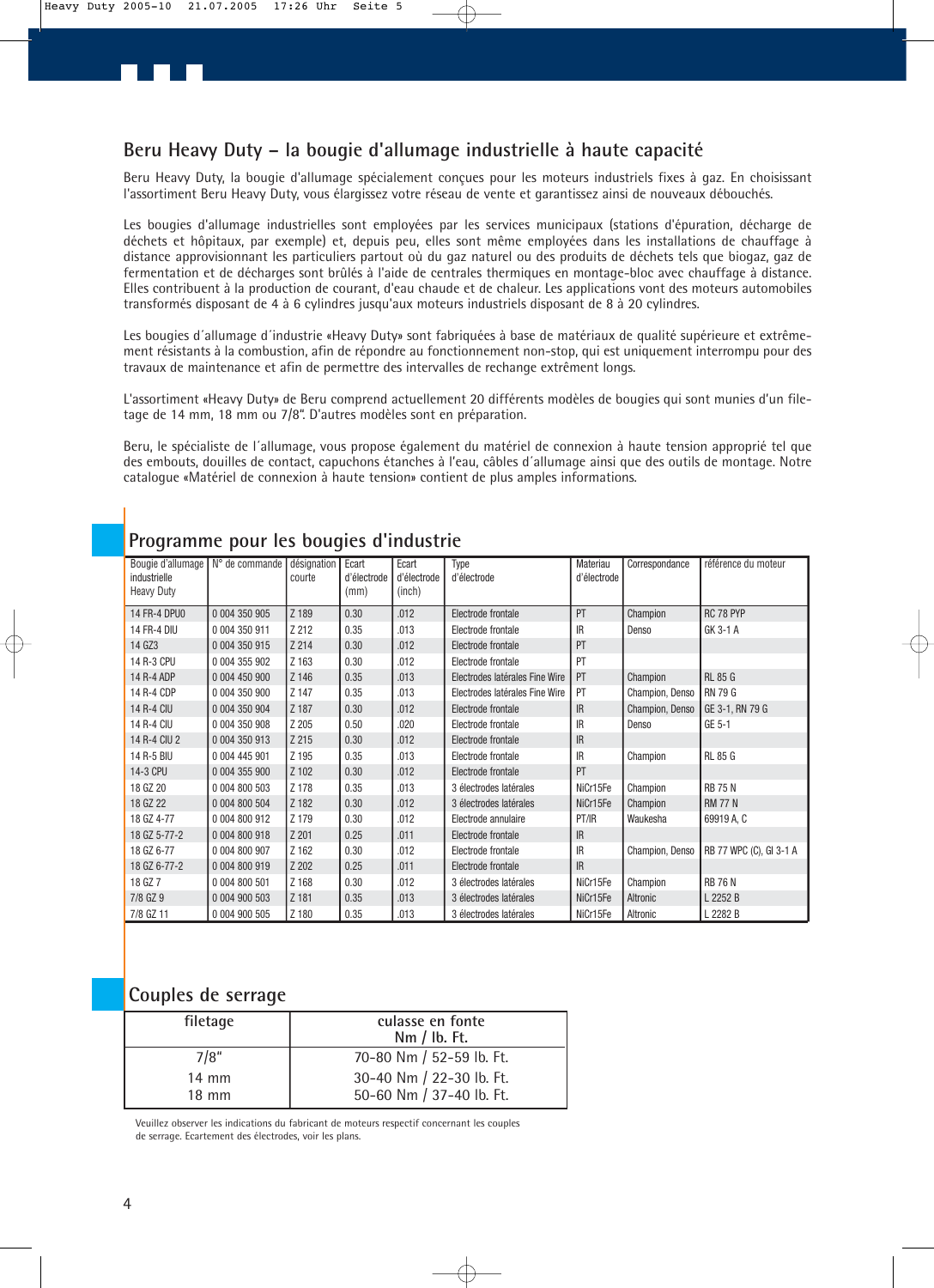### **Zubehör** Accessoris *Accessoires*

| <b>Bild</b><br>Picture<br><b>Illustration</b>                                                        | Type<br><b>Type</b><br><b>Type</b> | Kurzbezeichnung<br><b>Short Type</b><br>Désignation courte | Bestell-Nr.<br>Order No.<br>N° de commande | <b>VPE</b><br><b>Standard Pack size</b><br>Unité d'emballage |  |  |  |  |
|------------------------------------------------------------------------------------------------------|------------------------------------|------------------------------------------------------------|--------------------------------------------|--------------------------------------------------------------|--|--|--|--|
| Aussendichtringe Outer sealring                                                                      |                                    | Baque d'étanchéité extérieure                              |                                            |                                                              |  |  |  |  |
| $\mathfrak{D}$                                                                                       | M <sub>14</sub><br>M <sub>18</sub> |                                                            | 2 903 621 024<br>2 903 621 023             | 100<br>100                                                   |  |  |  |  |
| Connection nut<br>Kabelsteckmutter<br>Ecrou                                                          |                                    |                                                            |                                            |                                                              |  |  |  |  |
| 3                                                                                                    |                                    |                                                            | auf Anfrage<br>on demand<br>sur demande    |                                                              |  |  |  |  |
| Zündkerzensteckerfett Spark plug connection grease<br>Graisse pour le montage des bougies d'allumage |                                    |                                                            |                                            |                                                              |  |  |  |  |
| $\overline{4}$                                                                                       |                                    | ZKF 01                                                     | 0 890 300 029                              | 10q                                                          |  |  |  |  |





① and  $\qquad \qquad \textcircled{1}$  and  $\qquad \qquad \textcircled{2}$ 





12,5 mm Ø 6,4 mm

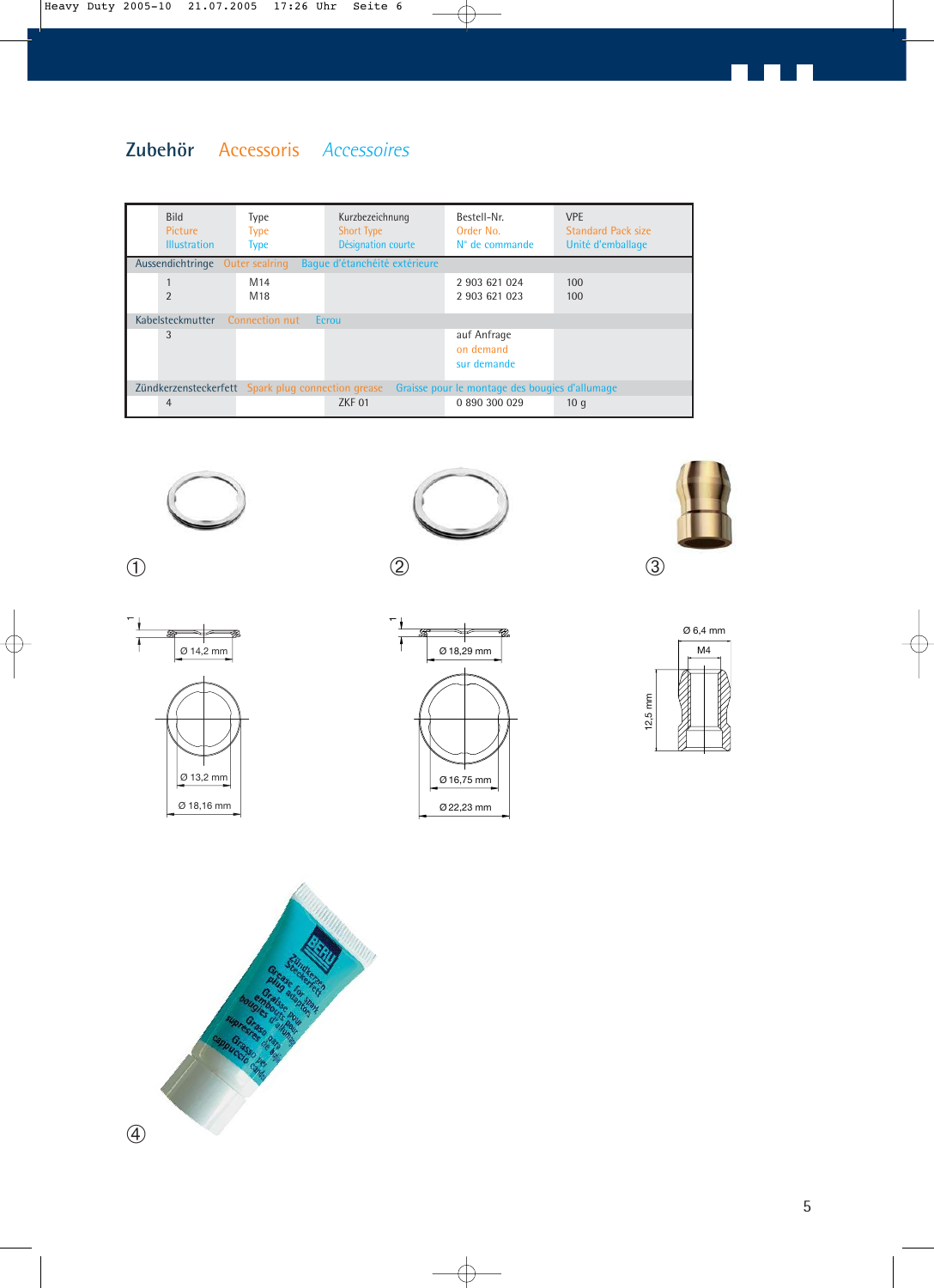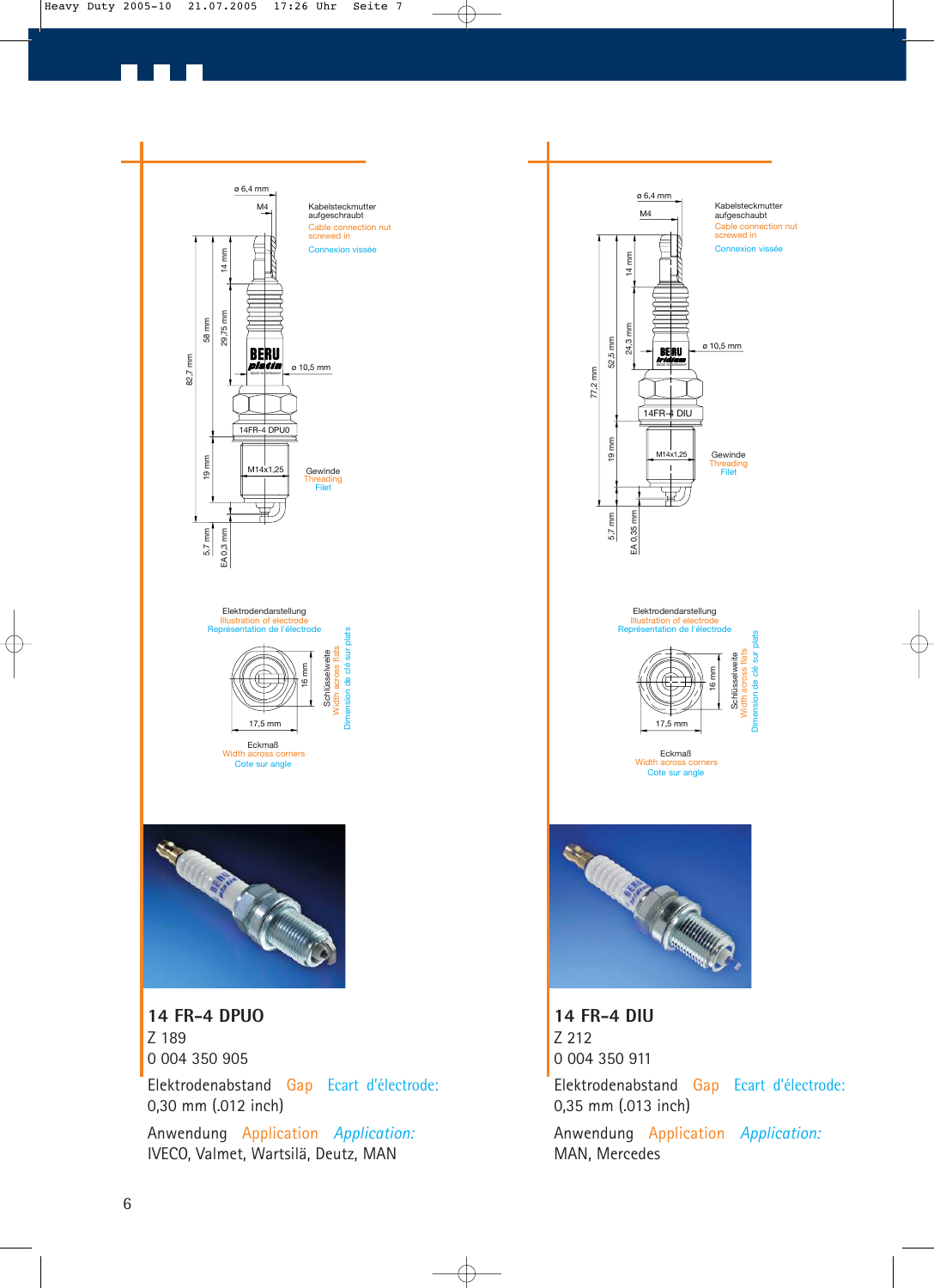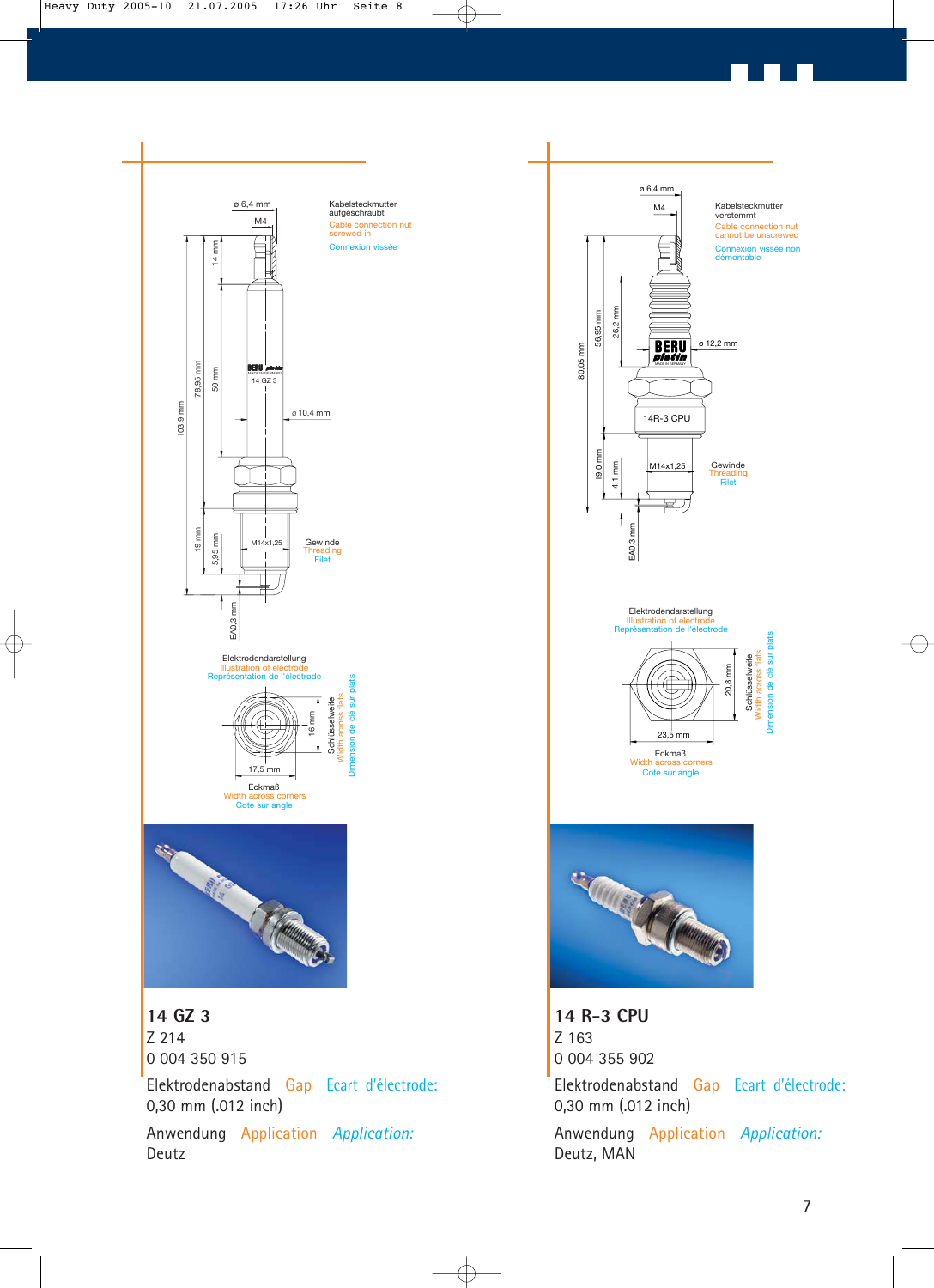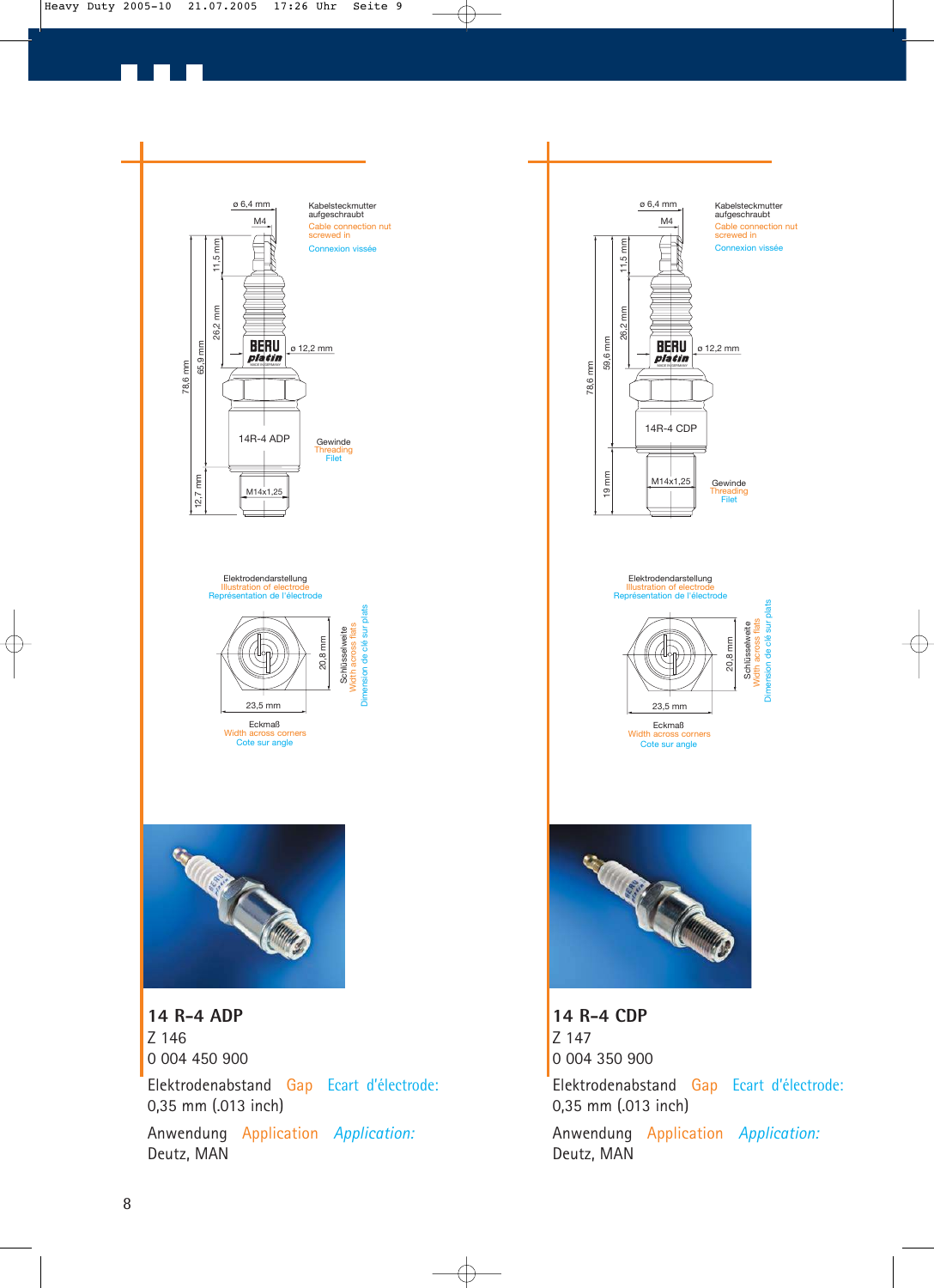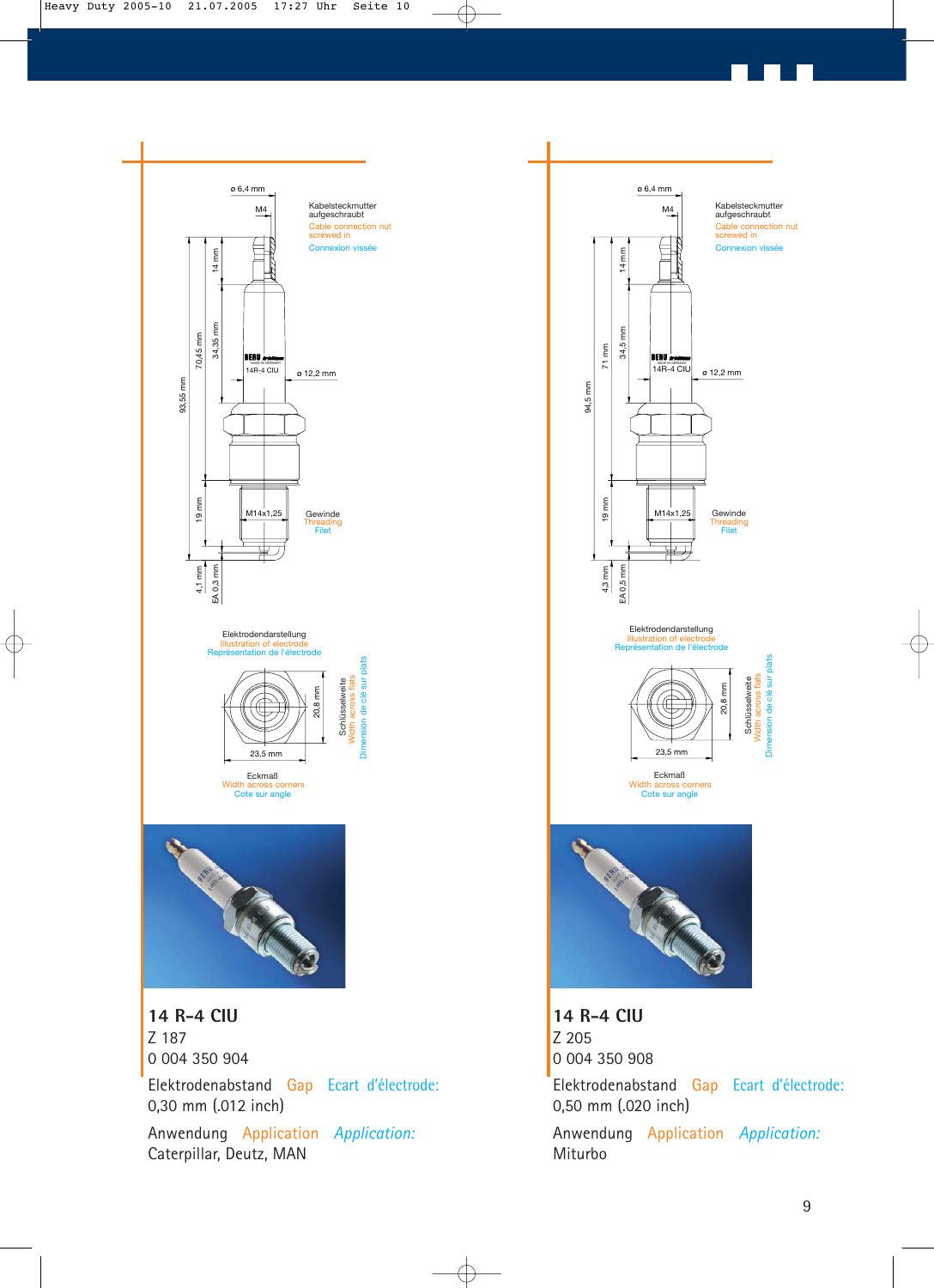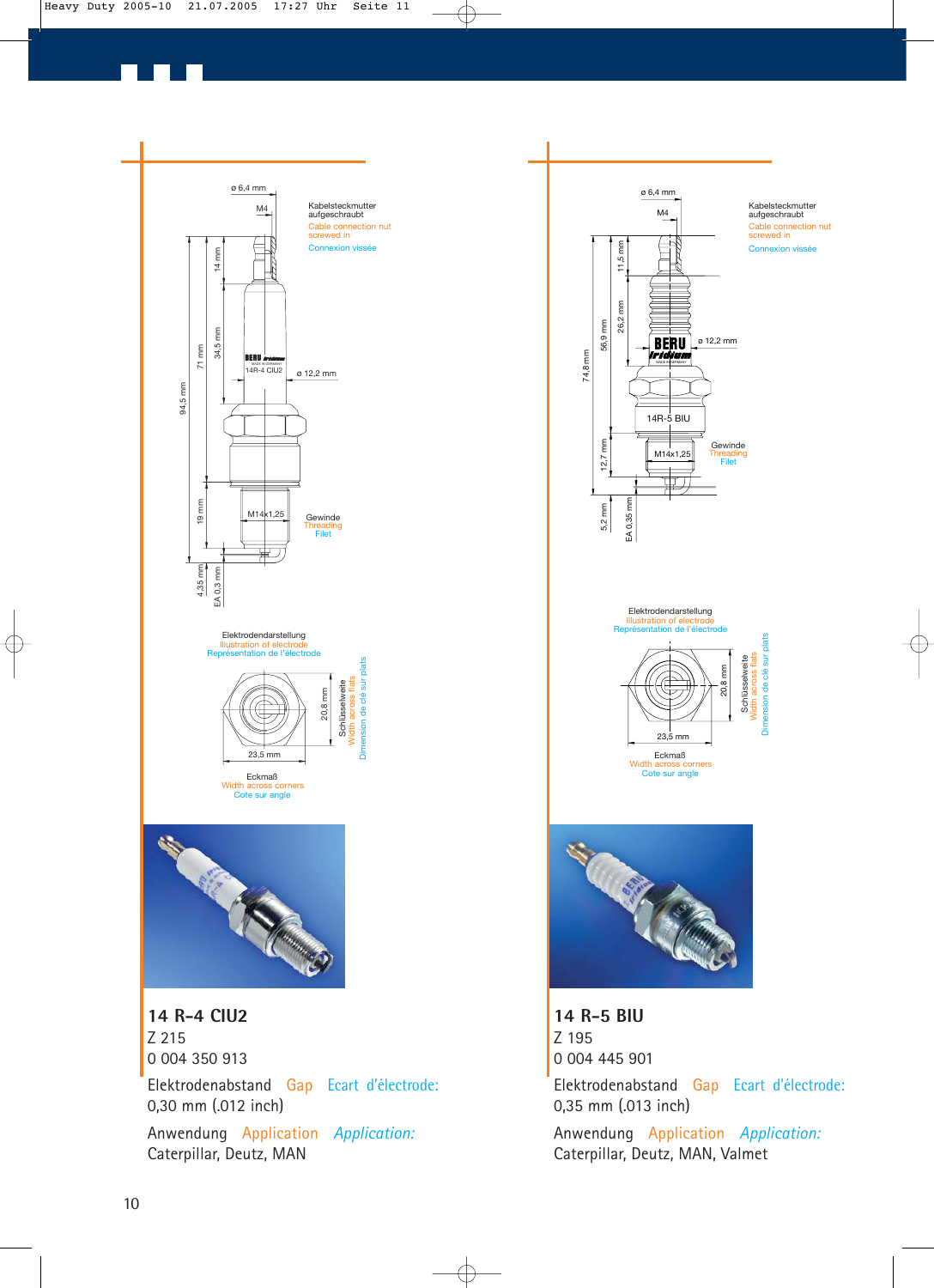

Anwendung Application *Application:* Deutz, MAN



Anwendung Application *Application:* Jenbacher, Guascor, Cummins, Caterpillar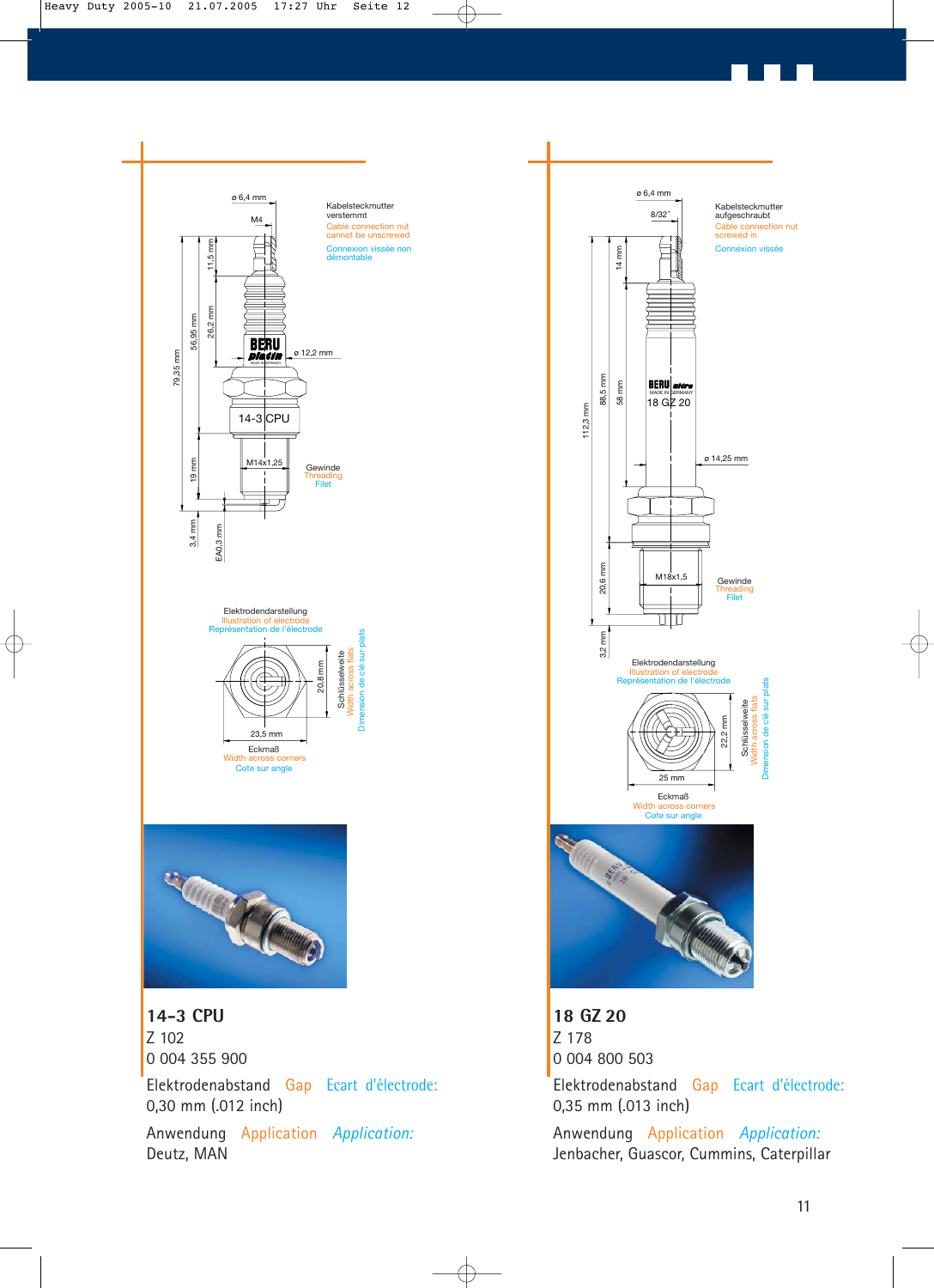

Anwendung Application *Application:* Waukesha



Anwendung Application *Application:* Waukesha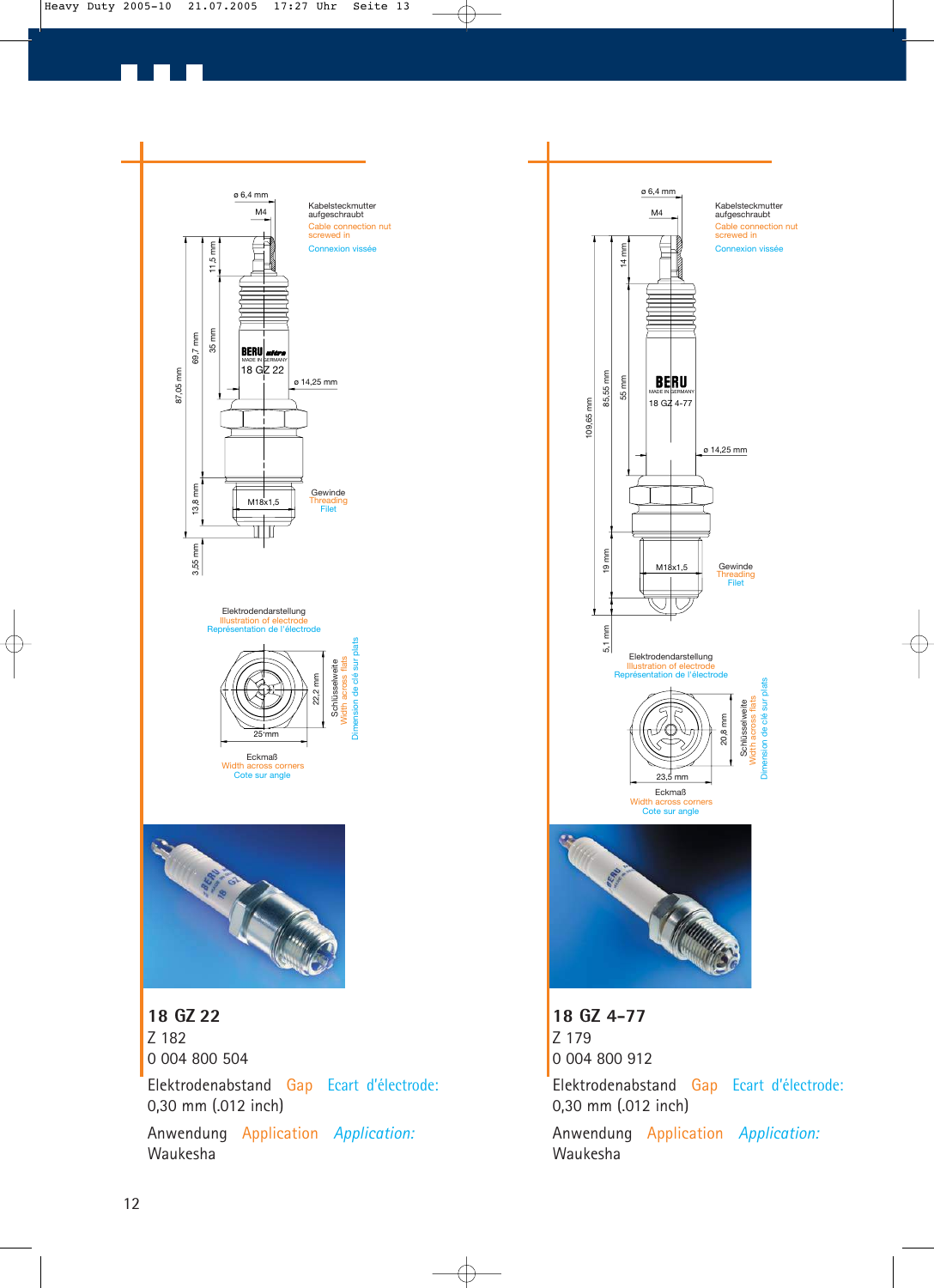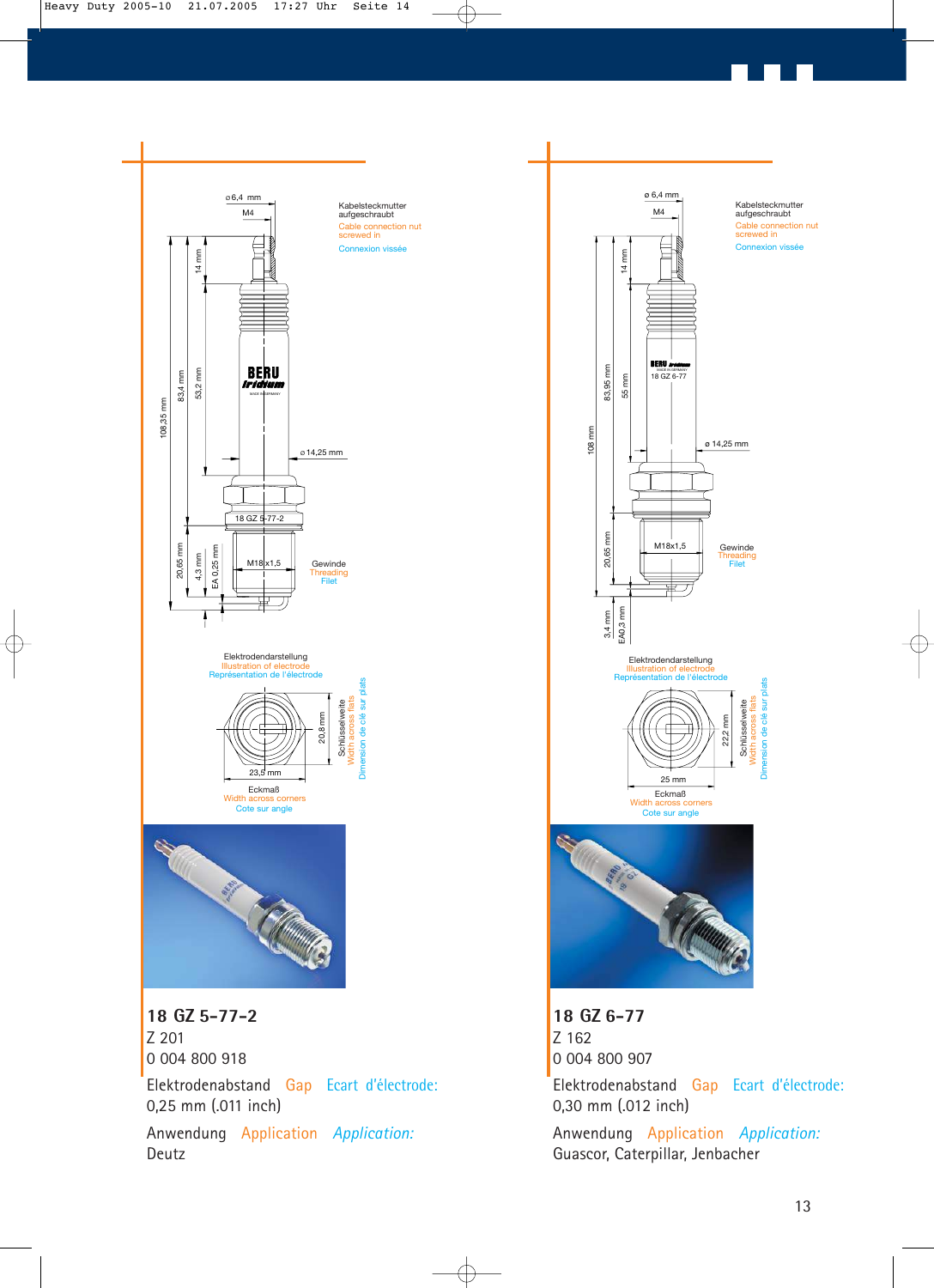![](_page_13_Figure_0.jpeg)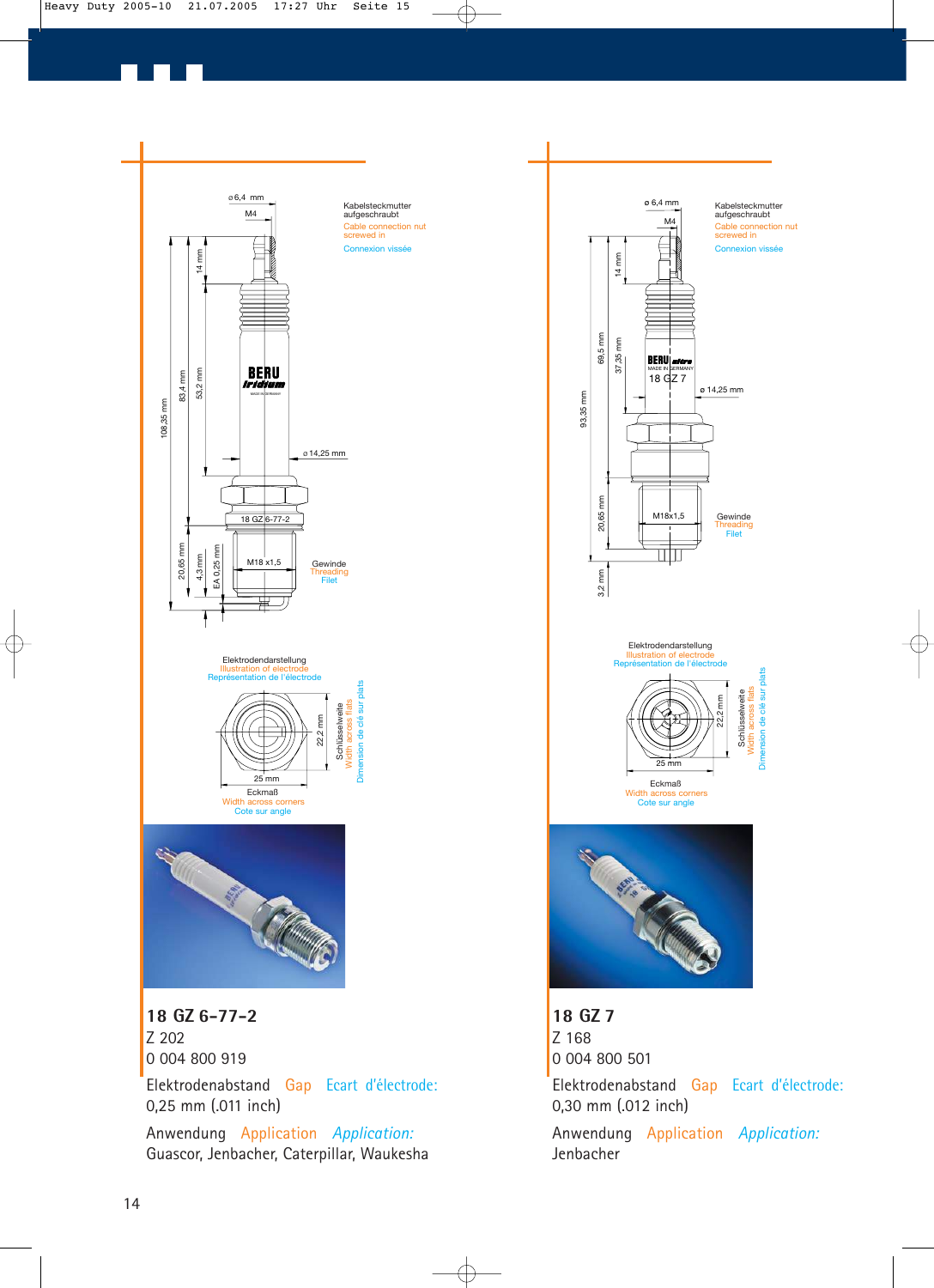![](_page_14_Figure_0.jpeg)

Ajax, Clark, Cooper-Bessemer, Superior,

Worthington

ø 14,25 mm Connexion vissée Cable connection nut screwed in

Kabelsteckmutter aufgeschraubt

23,8 mm

Schlüsselweite

Width across flats

**Gewinde** 

Threading

Dimension de clé sur plats

à

plats flats Width across flats<br>ension de clé sur Schlüsselweite

Cooper-Bessemer, Ingersoll-Rand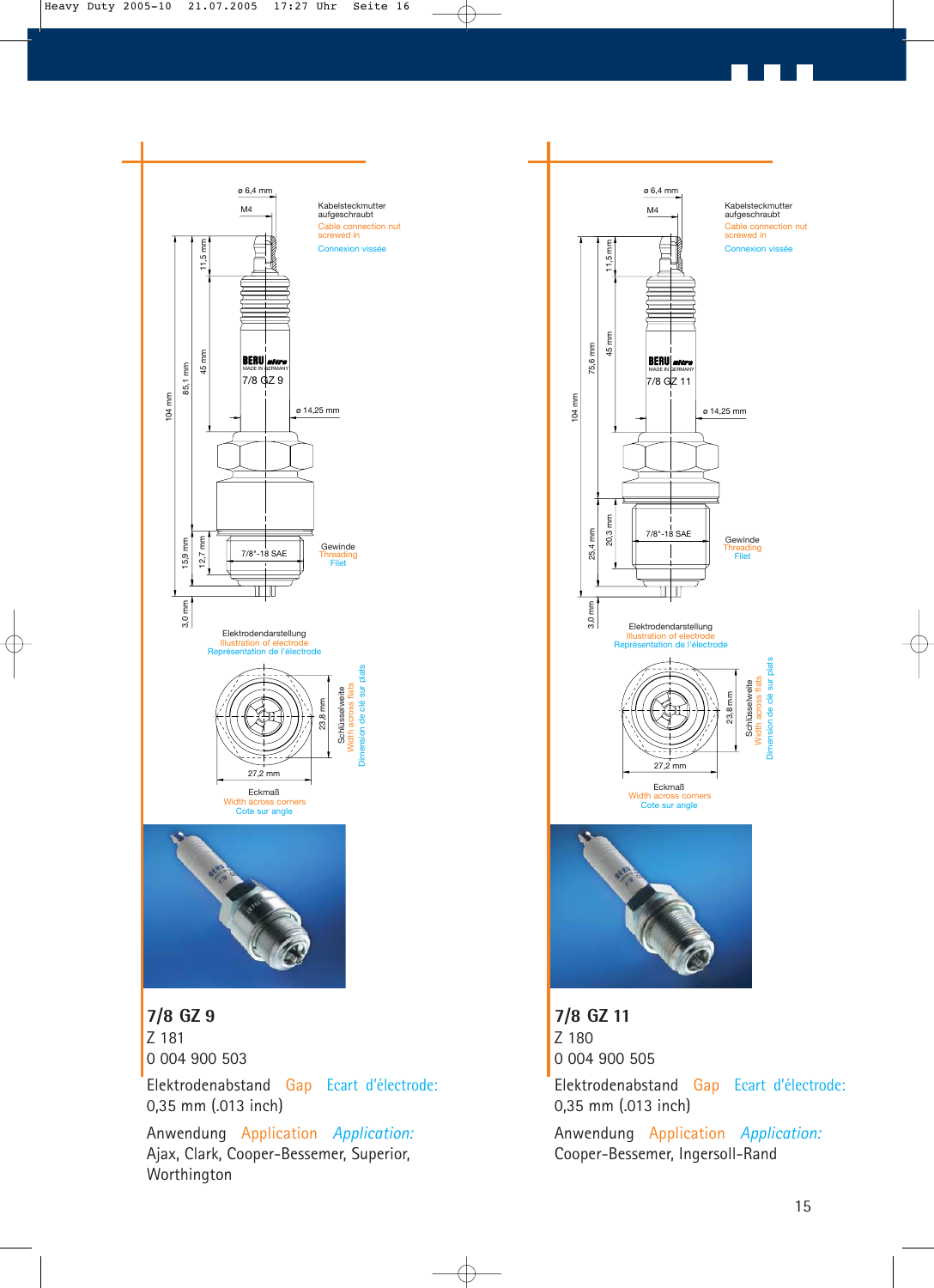### **Anforderungen an Heavy Duty Zündkerzen für gasbetriebene Motoren**

**Zündkerzen übernehmen bei fremdgezündeten Verbrennungskonzepten die Einleitung der Entflammung mittels eines elektrischen Funkens. Dabei kann die Zündkerze in einer Vorkammer oder im Hauptverbrennungsraum angeordnet sein.**

**Magerbetrieb, motorische Leistungssteigerung, erhöhte Aufladung der Motoren oder Motorbetrieb entlang der Klopfgrenze sind tägliche Anforderungen an die Zündkerze. Ständige Anpassung des Zündkerzendesigns sowie der Zündkerzenwerkstoffe, motornahe Applikationen sowie Erprobungen und Tests unter praxisgerechten Bedingungen sind die Voraussetzungen zur Erfüllung der gestiegenen motorischen Anforderungen.**

**Die Beru Zündkerzenentwicklung und -fertigung unterliegt einem permanenten Optimierungsprozess - und die Produktion erfolgt auf modernsten Einrichtungen und mit innovativen Verfahren. Mit der so erreichten Qualität sichern wir hohe Standzeiten bei herausragender Zuverlässigkeit und Leistungsfähigkeit.**

### **Zündkerzen auf Basis abbrandfester Nickellegierungen**

**BERU Ultra Zündkerzen mit Mittel- und Körperelektroden aus verschleißfesten Nickellegierungen mit Kupferkern erfüllen Anforderungen an preiswerte Zündkerzen. Spezielles Design und thermische Auslegung der brennraumseitigen Zündkerzenbauteile führen zu wirtschaftlichen Lösungen.** 

### **Zündkerzen mit platinarmierten Elektroden**

**Zur Erhöhung der Zündkerzenlebensdauer werden an der Funkenstrecke Edelmetallstücke aus verschleißfestem Platin aufgebracht. Reicht die Funkenaustrittsfläche nicht aus, sorgen spezielle Designs (z. B. Ringelektrode 18 GZ 4-77) für eine signifikante Lebensdauererhöhung.**

### **Zündkerzen mit iridiumarmierten Elektroden**

**Zündkerzen für außerordentliche Motorenanforderungen sind mit hochtemperaturfesten Iridiumlegierungen ausgestattet. Motoren die mit extremen Brenngasen befeuert werden, erfordern Zündkerzen mit speziellen Iridiumlegierungen an der Funkenstrecke, welche die extremen Anforderungen erfüllen.**

### **Erläuterung verschiedener Elektrodenformen**

### **Dachelektrode**

**Klassische Zündkerzenelektrodenform, wobei die Funkenstrecke durch die Zündspitze der Mittelelektrode und einer dachförmig gebogenen Körperelektrode gebildet wird. Re-Gapping (Nachstellen der Elektroden) möglich.** *Beispiel: 14 R-4 CIU, 18 GZ 5-77-2*

### **Ringelektrode**

**Bildung der Entladestrecke zwischen der Mantelfläche der Mittelelektrode und durch eine ringförmige Körperelektrode. Mantelfläche der Mittelelektrode und Innenseite der Ringelektrode können mit Edelmetall armiert sein.** *Beispiel: 18 GZ 4-77*

### **Fine Wire Seitenelektroden (Stäbchenelektroden)**

**Bildung der Entladestrecke zwischen der dünnen Edelmetallspitze der Mittelelektrode und zweier Seitenelektroden bestehend aus dünnen, massiven Vierkant-Edelmetallelektroden.** *Beispiel: 14 R-4 ADP, 14 R-4 CDP*

### **3 Seitenelektroden**

**Bildung der Entladestrecke zwischen drei in radialer Richtung verlaufenden Seitenelektroden und der Mantelfläche der Mittelelektrode. Die Seitenelektroden bilden durch die äquidistante Ausbildung mit der Mittelelektrode in brennraumseitiger Richtung eine große Abbrandfläche.** *Beispiel: 18 GZ 7*

16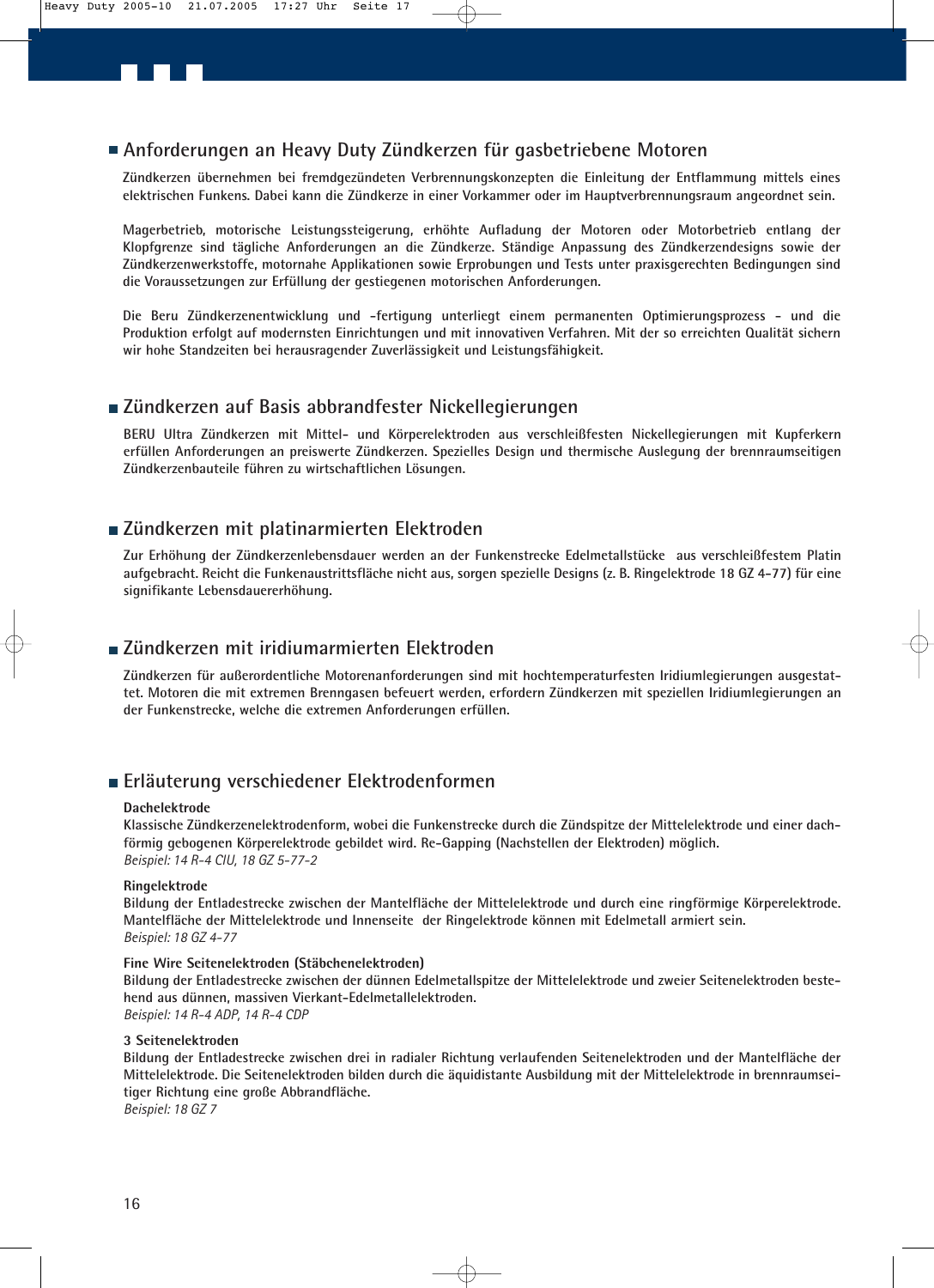### Requirements for spark plugs in gas-powered engines

In combustion systems with spark ignition, spark plugs assume the function of initiating the ignition using an electric spark. Within this framework, the spark plug can be positioned in a prechamber or in the main combustion chamber.

Lean charge operation, enhancements in engine performance, increases in engine charging and engine operations along the knock limit are daily challenges for spark plugs.

Improvements in production processes and the use of modern methods and production equipment are the primary objectives of the BERU spark plug development and production in order to guarantee that the life expectancy from the point of view of reliability and improved performance will be achieved.

### **Spark plugs on the basis of erosion-resistant nickel alloys**

BERU spark plugs with center and body electrodes made of erosion-resistant nickel alloys and copper core technology satisfy the demand for inexpensive spark plugs. The special design and the thermal alignment of the spark plug components for installation in the combustion chamber lead to economical solutions.

### ■ Spark plugs with platinum-reinforced electrodes

Pieces of precious metal made of anti-wear platinum are applied to the sparking distance in order to prolong the spark plug service life. In the event that the spark emission surface is insufficient, special designs (e.g. ring electrode 18 GZ 4-77) ensure a significant increase in the life expectancy.

### **Spark plugs with iridium-reinforced electrodes**

Spark plugs for extraordinary engine requirements are fitted with a high temperature-resistant iridium alloy. High requirements in the permanent stability of the spark plug and engines that are fired by extreme combustion gases necessitate spark plugs with special iridium alloys along the sparking distance that satisfy these strict requirements.

### **Explanation of various electrode designs**

### **J - Gap**

Classic spark plug electrode form, whereby the sparking distance is formed by the ignition tip of the center electrode and a body electrode bent like a roof. Re-gapping is possible. *Example: 14 R-4 CIU, 18 GZ 5-77-2*

### **Ring electrode**

Formation of the discharge distance between the casing surface of the center electrode and a ring-shaped body electrode. The case surface of the center electrode and the inside of the ring electrode can be reinforced with precious metal. *Example: 18 GZ 4-77*

### **Fine wire side electrode concept**

Formation of the discharge distance between the thin, precious metal tip of the center electrode and two side electrodes, consisting of thin, solid, rectangular precious metal electrodes. *Example: 14 R-4 ADP, 14 R-4 CDP*

### **3 side electrodes concept**

Formation of the discharge distance between three side electrodes running in a radial direction and the casing surface of the center electrode. The side electrodes form a large ignition surface through their equidistant positioning to the center electrode in the direction of the combustion chamber. *Example: 18 GZ 7*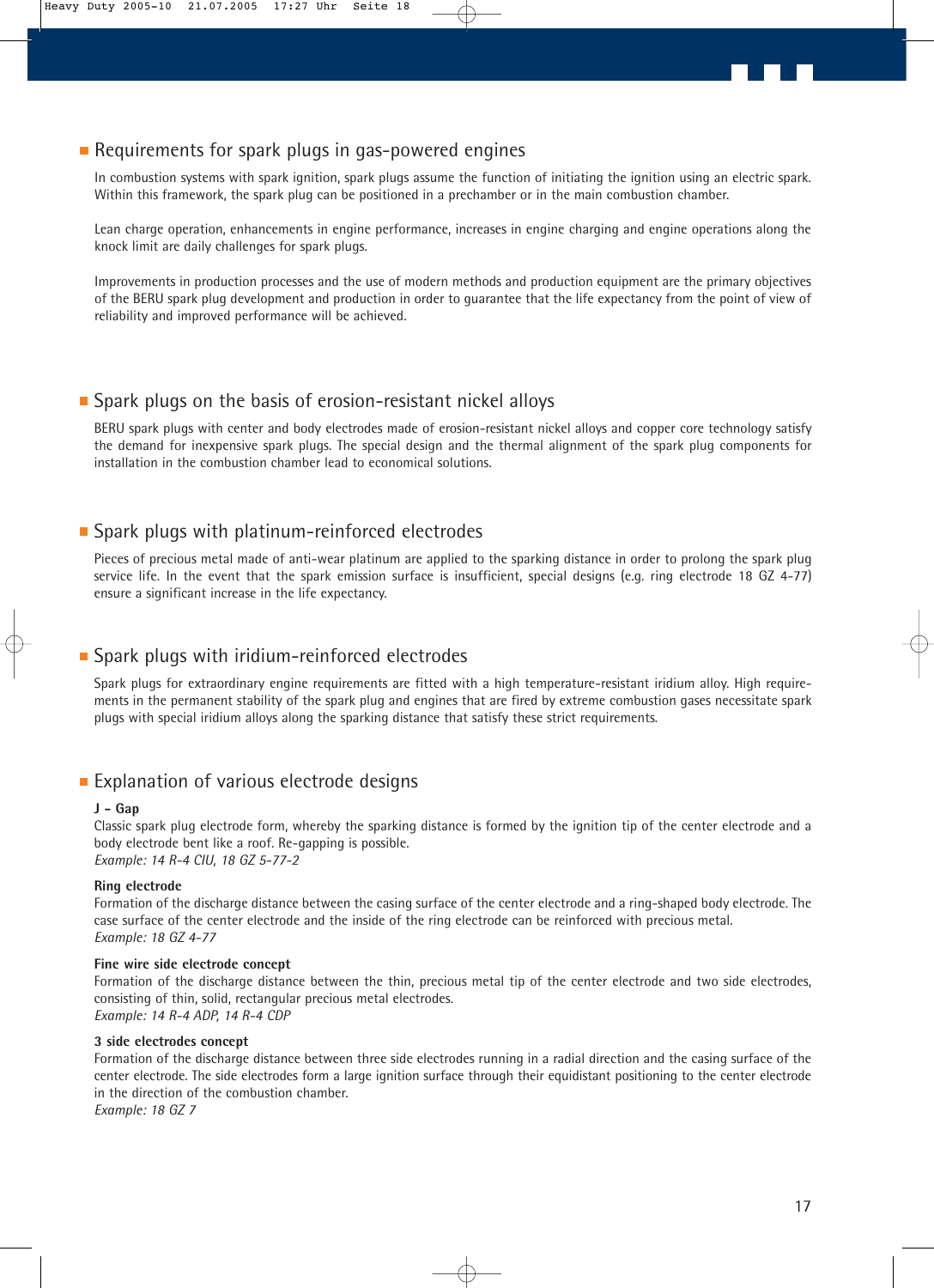### *Exigences des bougies d'allumage pour les moteurs à gaz*

*Dans les systèmes de combustion avec allumage extérieur, les bougies d'allumage amorcent l'inflammation grâce à une étincelle électrique. Pour cela, la bougie d'allumage peut être placée dans une chambre de précombustion ou dans la chambre de combustion principale.*

*Fonctionnement à mélange pauvre, augmentation de la puissance des moteurs, charge accrue des moteurs, fonctionnement des moteurs à la limite du cliquetis : telles sont les conditions quotidiennes de fonctionnement des bougies d'allumage. Les conditions préalables pour le respect des exigences de plus en plus pointues sont les suivantes : adaptation permanente de la structure des bougies d'allumage ainsi que des matériaux des bougies, applications proches du moteur et, enfin, tests et essais dans des conditions proches de la réalité.*

*Les principaux objectifs de Beru dans le domaine du développement et de la fabrication de bougies d'allumage sont des améliorations du processus de fabrication d'une part ainsi que l'utilisation de procédés et d'équipements de fabrication modernes d'autre part, afin de prolonger plus sûrement la durée de vie des bougies quant à leur fiabilité et leur productivité.*

### *Bougies d'allumage basées sur des alliages de nickel résistants à l'érosion*

Les bougies d'allumage BERU avec électrodes centrales et de masse en alliages de nickel résistants à l'usure et avec noyau en *cuivre sont des bougies avantageuses du point de vue de leur prix. Une structure spéciale et un agencement thermique des composants de la bougie dans la chambre de combustion permettent d'obtenir des solutions économiques.* 

### *Bougies d'allumage avec électrodes à pointe en platine*

*Pour augmenter la durée de vie des bougies d'allumage, des inserts métalliques en platine résistant à l'usure sont placées aux extrèmités des électrodes. Si la surface d'étincelage n'est pas suffisante, des structures spéciales (électrode annulaire 18 GZ 4-77 par exemple) permettent d'augmenter de façon significative la durée de vie.*

### *Bougies d'allumage avec électrodes à pointe en iridium*

*Les bougies d'allumage pour les moteurs aux exigences spécifiques sont munies d'alliages en iridium résistants à des températures extrêmes. Des exigences élevées quant à la durée de vie des bougies d'allumage, des moteurs en contact avec des gaz combustibles extrêmement agressifs nécessitent des bougies d'allumage avec des alliages en iridium spéciaux au niveau des électrodes qui resistent à des conditions extrêmes.*

### *Explication des différentes formes d'électrodes*

### **Electrode frontal**

*Forme classique d'électrodes de bougies d'allumage, dans laquelle la distance d`etincelage est formée par la pointe d'allumage de l'électrode centrale et d'une électrode de masse en forme de toit. Réajustement possible de l'écartement des électrodes.* Exemple : 14 R-4 CIU, 18 GZ 5-77-2

### **Electrode annulaire**

*Formation de l'étincelle entre la surface de l'électrode centrale et via une électrode solide annulaire. La surface de l'électrode centrale et la face interne de l'électrode annulaire peuvent être renforcées avec des métaux nobles.* Exemple : 18 GZ 4-77

### **Concept d'électrode latérale Fine Wire**

*Formation de l'étincelle entre la pointe fine en métal noble de l'électrode centrale et les électrodes latérales doubles composées d'électrodes en métal noble fines, massives et carrée.* Exemple : 14 R-4 ADP, 14 R-4 CDP

### **Concept de 3 électrodes latérales**

*Formation de l'étincelle entre trois électrodes latérales disposées radialement et la surface de l'électrode centrale. En raison de la configuration équidistante avec l'électrode centrale, les électrodes latérales constituent une surface d'érosion importante.* Exemple : 18 GZ 7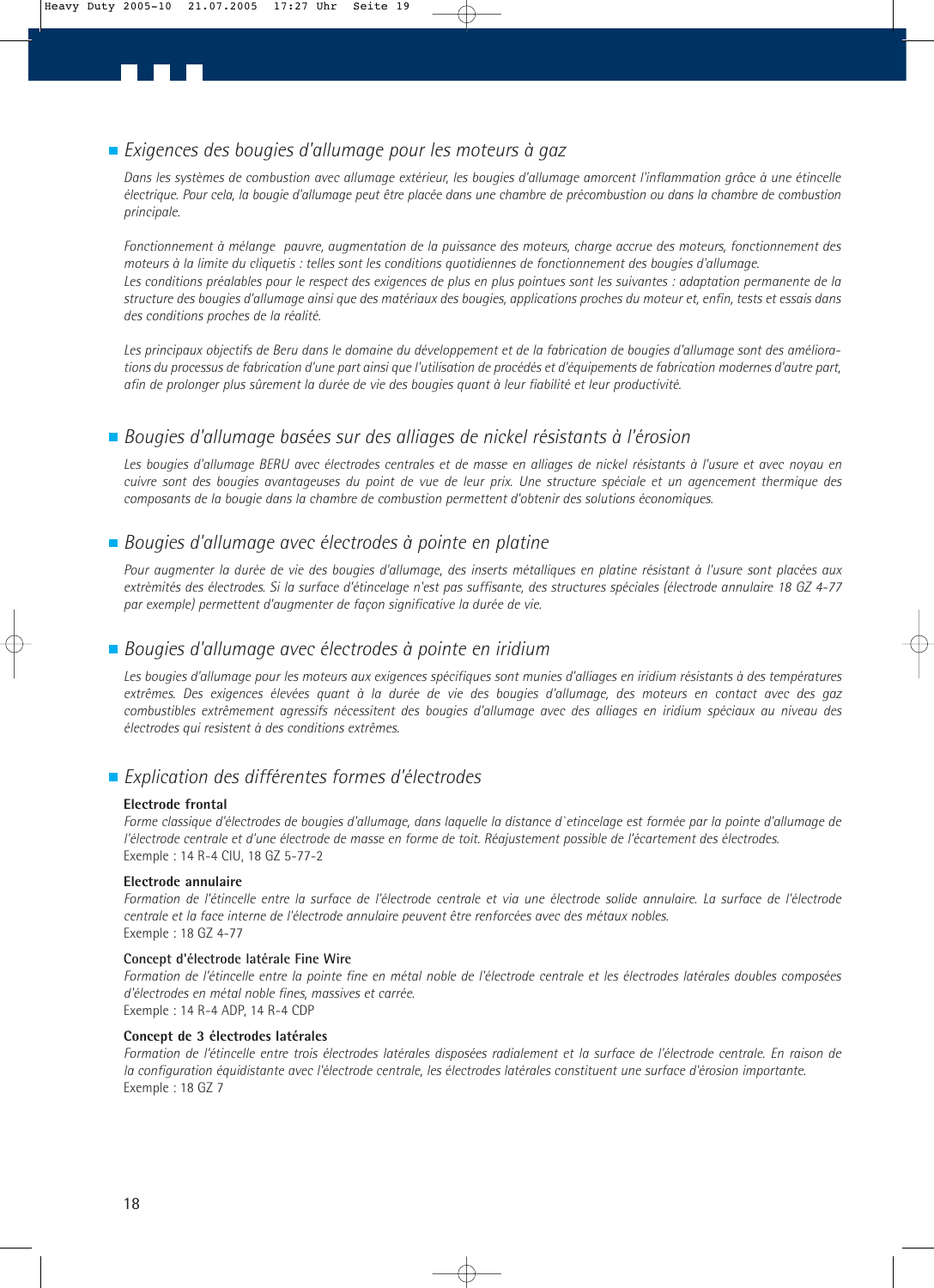### **Generelle Tipps für Zündkerzenanwender**

- **Vorgeschriebene Drehmomente beim Einschrauben der Zündkerze beachten.**
- **Verwenden Sie neue Dichtringe nach Re-Gapping. (M 14 Best. Nr. 2 903 621 024, M18 Best. Nr. 2 903 621 023)**
- **Isolator der Zündkerze vor jedem Einbau mit Zündkerzensteckerfett bestreichen (ZKF 01 - Best. Nr. 0 890 300 029)**

### General tips for spark plug users

- Observe mandatory torques when screwing in the spark plugs.
- Use new gaskets after re-gapping. (M 14 order no. 2 903 621 024, M18 order no. 2 903 621 023)
- **•** Paint the spark plug insulator with spark plug connection grease each time before it is installed (ZKF 01 - order no. 0 890 300 029)
- *Conseils généraux pour les utilisateurs de bougies d'allumage*
	- *Respecter les couples prescrits lors du vissage de la bougie d'allumage.*
	- *Changer la bague d´étachéité après avoir réglé les electrodes. (M 14 n° de réf. 2 903 621 024, M18 n° de réf. 2 903 621 023)*
	- **•** *Enduire l'isolateur de la bougie d'allumage avec de la graisse pour embout de bougie avant chaque montage (ZKF 01 - n° de réf. 0 890 300 029)*

![](_page_18_Picture_12.jpeg)

**zu fettender Bereich** area to be greased *zone à graisser*

![](_page_18_Figure_14.jpeg)